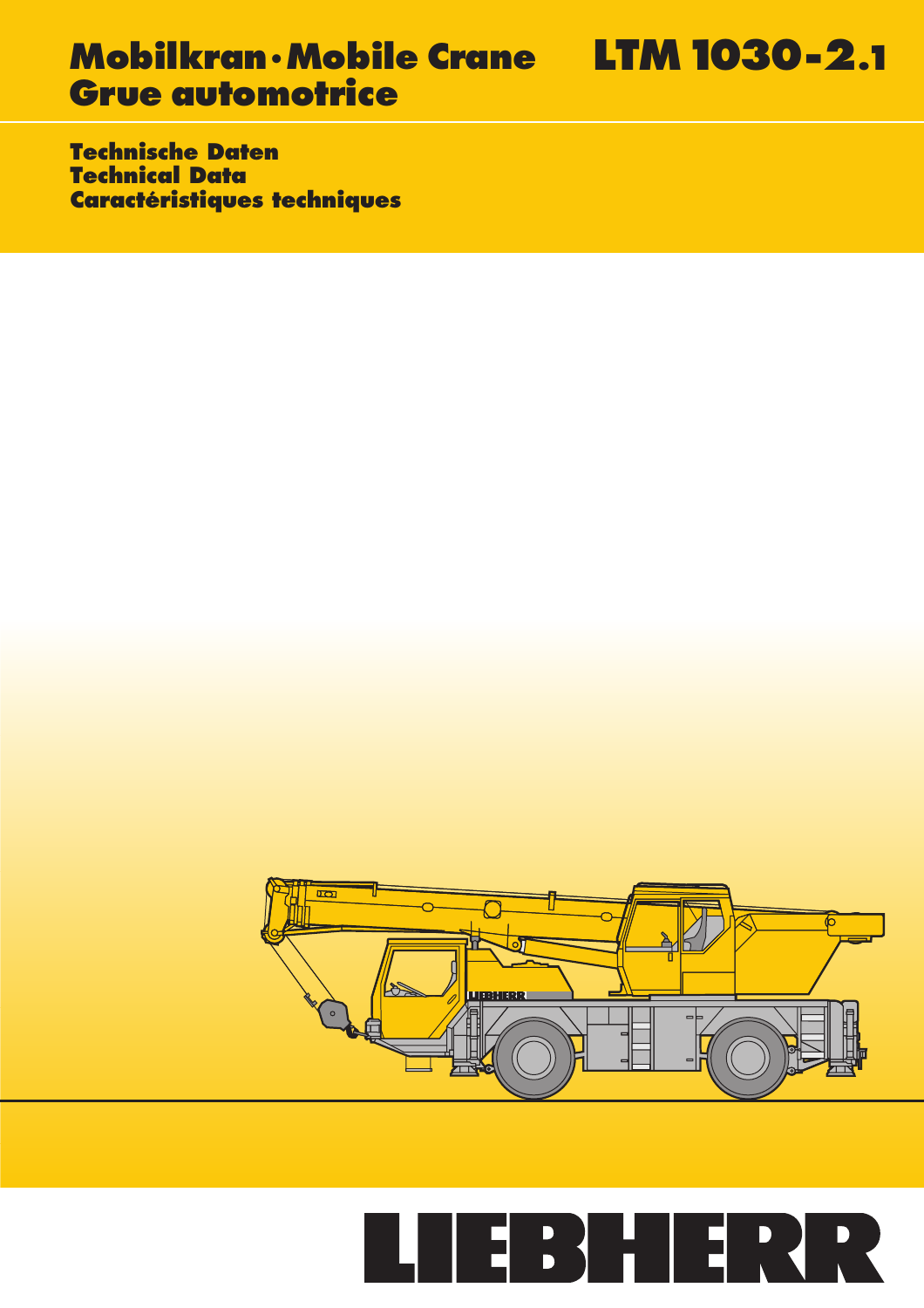### **Traglasten am Teleskopausleger Lifting capacities on telescopic boom Forces de levage à la fl èche télescopique**

|                       | $9,2 - 30$ m                           | $360^\circ$  | 5,5t<br><b>DIN</b><br>IS <sub>0</sub> |                     |                       |                       |                                 |
|-----------------------|----------------------------------------|--------------|---------------------------------------|---------------------|-----------------------|-----------------------|---------------------------------|
| m                     | 9,2 m<br>$\star$                       | 14,4 m       | 19,6 m                                | 24,8 m              | 29 <sub>m</sub>       | 30 m                  |                                 |
| 3<br>3,5              | 35<br>30<br>30<br>27,1                 | 19,1<br>19,5 | 17,1                                  |                     |                       |                       | 3<br>3,5                        |
| $\overline{4}$<br>4,5 | 24,6<br>26,2<br>22,6<br>23,1           | 20<br>20,6   | 17,5<br>17,5                          | 13<br>13            | 9                     | 8,3                   | $\overline{4}$<br>4,5           |
| 5<br>6                | 20,6<br>16,9                           | 20,6<br>17,1 | 16,8<br>15,7                          | 13<br>13            | 9<br>$\boldsymbol{9}$ | 8,3<br>8,3            | $\sqrt{5}$<br>$\,$ 6 $\,$       |
| $\overline{7}$<br>8   |                                        | 14,1<br>11,3 | 13<br>10,9                            | 12<br>10,2          | 9<br>8,6              | 8,3<br>7,9            | $\overline{7}$<br>$\bf8$        |
| $9$<br>10             |                                        | 9,3<br>7,9   | 9,4<br>8                              | 8,8<br>7,7          | 8,2<br>7,4            | 7,6<br>7,2            | $\boldsymbol{9}$<br>10          |
| 12<br>14              |                                        | 5,8          | 5,9<br>4,6                            | 6<br>4,7            | 5,8<br>4,7            | 5,8<br>4,7            | 12<br>14                        |
| 16<br>18              |                                        |              | 3,7                                   | 3,8<br>$\mathbf{3}$ | 3,8<br>3              | 3,8<br>2,9            | 16<br>18                        |
| 20<br>22              |                                        |              |                                       | 2,5<br>2,1          | 2,4<br>$\overline{2}$ | 2,4<br>$\overline{2}$ | 20<br>22                        |
| 24<br>26              | * nach hinten / over rear / en arrière |              |                                       |                     | 1,7<br>1,4            | 1,7<br>1,4            | 24<br>26<br>TAB 104036 / 104040 |
|                       |                                        |              |                                       |                     |                       |                       |                                 |

\* nach hinten / over rear / en arrière

|                                     | $9,2 - 30$ m             | $360^\circ$  | 2,3t<br><b>DIN</b><br>IS <sub>0</sub> |            |                                            |            |                                         |
|-------------------------------------|--------------------------|--------------|---------------------------------------|------------|--------------------------------------------|------------|-----------------------------------------|
| m                                   | 9,2 m                    | 14,4 m       | 19,6 m                                | 24,8 m     | 29 <sub>m</sub>                            | 30 m       | m                                       |
| 3<br>3,5                            | 33,5<br>30<br>27<br>28,6 | 19,1<br>19,5 | 17,1                                  |            |                                            |            | $\begin{array}{c} 3 \\ 3,5 \end{array}$ |
| $\overline{4}$<br>4,5               | 24,5<br>24,8<br>21,8     | 20<br>20,6   | 17,5<br>17,5                          | 13<br>$13$ | $9\,$                                      | 8,3        | $\overline{4}$<br>4,5                   |
| $\overline{5}$<br>$\,6\,$           | 19,5<br>15               | 18,3<br>14,1 | 16,2<br>12,8                          | 13<br>11,7 | $\begin{array}{c} 9 \\ 9 \\ 9 \end{array}$ | 8,3<br>8,3 | 5<br>$\frac{6}{7}$                      |
| $\overline{\mathcal{I}}$<br>$\,8\,$ |                          | 11,3<br>9,1  | 10,4<br>8,7                           | 9,6<br>8,1 | 7,7                                        | 8,3<br>7,6 | $\bf 8$                                 |
| $\boldsymbol{9}$<br>$10$            |                          | 7,4<br>6,2   | 7,4<br>6,3                            | 6,9<br>5,9 | 6,6<br>5,7                                 | 6,5<br>5,6 | $\boldsymbol{9}$<br>10                  |
| 12<br>14                            |                          | 4,5          | 4,6<br>3,5                            | 4,5<br>3,5 | 4,3<br>3,4                                 | 4,3<br>3,4 | 12<br>14                                |
| 16<br>18                            |                          |              | 2,7                                   | 2,7<br>2,1 | 2,6<br>2,1                                 | 2,6<br>2,1 | 16<br>18                                |
| 20<br>22                            |                          |              |                                       | 1,7<br>1,3 | 1,7<br>1,3                                 | 1,7<br>1,3 | 20<br>22                                |
| 24<br>26                            |                          |              |                                       |            | $\mathbf{1}$<br>0,8                        | 0,8        | 24<br>26                                |

\* nach hinten / over rear / en arrière

TAB 104169 / 104173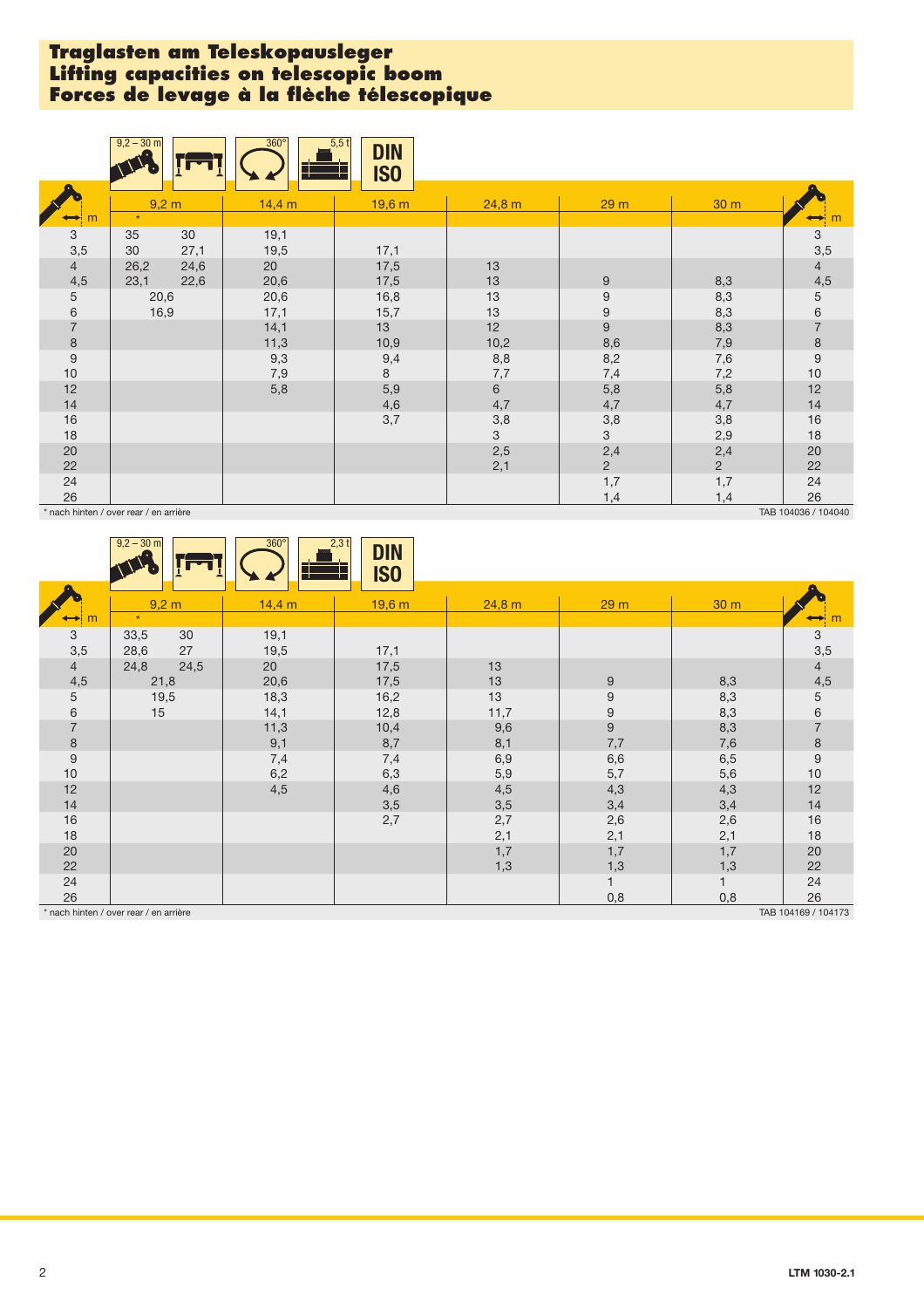#### **Traglasten am Teleskopausleger Lifting capacities on telescopic boom Forces de levage à la flèche télescopique**

|                | $9,2 - 14,4$ m | $360^\circ/0^\circ$        | $5,5$ t/2,3 t<br><b>Billian Strain</b> | <b>DIN</b><br><b>ISO</b> |             |                |                |                |                  |  |  |
|----------------|----------------|----------------------------|----------------------------------------|--------------------------|-------------|----------------|----------------|----------------|------------------|--|--|
|                |                | 9.2 <sub>m</sub><br>14,4 m |                                        |                          |             |                |                |                |                  |  |  |
|                | 360°           |                            |                                        | $0^{\circ}$              | $360^\circ$ |                | $0^{\circ}$    |                |                  |  |  |
| m              | 5,5t           | $2,3$ t                    | $5,5$ t                                | $2,3$ t                  | $5,5$ t     | $2,3$ t        | 5,5t           | $2,3$ t        |                  |  |  |
| 3              | (11,1)<br>10,8 | 8,3                        | (16,1)<br>12,2                         | 11,7 (12,5)              |             | 7,4            | 12,4<br>(13,7) | 10,6           | 3                |  |  |
| 3,5            | 9,4<br>(9,6)   | 6,6                        | (13,6)<br>10,9                         | $10,4$ $(10,5)$          | 8,5         | 6,2            | 11,1<br>(11,8) | 9,1            | 3,5              |  |  |
| $\overline{4}$ | 8              | 5,3                        | 9,7<br>(11,2)                          | 8,8                      | 7,8         | 5,2            | 9,9<br>(10,3)  | 7,8            | $\overline{4}$   |  |  |
| 4,5            | 6,7            | 4,3                        | 8,8<br>(9,4)                           | 7,3                      | 6,8         | 4,5            | 9              | 6,9            | 4,5              |  |  |
| 5              | 5,7            | 3,6                        | 7,9<br>(8)                             | 6,2                      | 6           | 3,9            | 8,1            | 6,1            | 5                |  |  |
| 6              | 4,2            | 2,5                        | 6,1                                    | 4,6                      | 4,5         | 2,8            | 6,4            | 4,8            | 6                |  |  |
|                |                |                            |                                        |                          | 3,5         | $\overline{2}$ | 5,1            | 3,8            | $\overline{7}$   |  |  |
| 8              |                |                            |                                        |                          | 2,7         | 1,5            | 4,1            | 3              | 8                |  |  |
| 9              |                |                            |                                        |                          | 2,2         |                | 3,4            | 2,5            | $\boldsymbol{9}$ |  |  |
| 10             |                |                            |                                        |                          | 1,7         |                | 2,9            | $\overline{2}$ | 10               |  |  |
| 12             |                |                            |                                        |                          |             |                | 2,1            | 1,4            | 12               |  |  |

0° = nach hinten / over rear / en arrière TAB 104114 / 104122 / 104110 / 104118 / 104200 / 104196 / 104202

( ) = Bereifung / Tyres / Pneumatiques 16.00 R 25 Max. Fahrgeschwindigkeit für das Verfahren von Lasten in Längsrichtung zum Kran: 1 km/h (siehe Bedienungsanleitung).

Max. speed for travel with suspended load in longitudinal direction of crane: 1 km/h (see operating instructions).

Vitesse de déplacement maxi. pour la translation avec charge en sens longitudinal par rapport à la grue: 1 km/h (voir manuel d'instructions).

#### **Anmerkungen zu den Traglasttabellen**

- 1. Für die Kranberechnungen gelten die DIN-Vorschriften lt. Gesetz gemäß Bundesarbeitsblatt von 2/85: Die Traglasten DIN/ISO entsprechen den geforderten Standsicherheiten nach DIN 15019, Teil 2 und ISO 4305. Für die Stahltragwerke gilt DIN 15018, Teil 3. Die bauliche Ausbildung des Krans entspricht DIN 15018, Teil 2 sowie der F. E. M.
- 2. Bei den DIN/ISO-Traglasttabellen sind in Abhängigkeit von der Auslegerlänge Windstärken von 5 bis 7 Beaufort zulässig.
- 3. Die Traglasten sind in Tonnen angegeben.
- 4. Das Gewicht des Lasthakens bzw. der Hakenflasche ist von den Traglasten abzuziehen.
- 5. Die Ausladungen sind von Mitte Drehkranz gemessen.
- 6. Die Traglasten für den Teleskopausleger gelten nur bei demontierter Klappspitze.
- 7. Traglaständerungen vorbehalten.
- 8. Traglasten über 30 t nur mit Zusatzflasche.

#### **Remarks referring to load charts**

- 1. When calculating crane stresses and loads, German Industrial Standards (DIN) are applicable, in conformity with German legislation (published 2/85): The lifting capacities (stability margin) DIN/ISO are as laid down in DIN 15019, part 2, and ISO 4305. The crane's structural steel works is in accordance with DIN 15018, part 3. Design and construction of the crane comply with DIN 15018, part 2, and with F. E. M. regulations.
- 2. For the DIN/ISO load charts, depending on jib length, crane operation may be permissible at wind speeds up to 5 resp. 7 Beaufort.
- 3. Lifting capacities are given in metric tons.
- 4. The weight of the hook blocks and hooks must be deducted from the lifting capacities.
- 5. Working radii are measured from the slewing centreline.
- 6. The lifting capacities given for the telescopic boom only apply if the folding jib is taken off.
- 7. Subject to modification of lifting capacities.
- 8. Lifting capacities above 30 t only with additional pulley block.

#### **Remarques relatives aux tableaux des charges**

- 1. La grue est calculée selon normes DIN conformément au décret fédéral 2/85. Les charges DIN/ISO respectent les sécurités au basculement requises par les normes DIN 15019, partie 2 et ISO 4305. La structure de la grue est conçue selon la norme DIN 15018, partie 3. La conception générale est réalisée selon la norme DIN 15018, partie 2, ainsi que selon les recommandations de la F. E. M.
- 2. Les charges DIN/ISO tiennent compte d'efforts au vent selon Beaufort de 5 à 7 en fonction de la longueur de flèche.
- 3. Les charges sont indiquées en tonnes.
- 4. Les poids du crochet ou de la moufle sont à déduire des charges indiquées.
- 5. Les portées sont prises à partir de l'axe de rotation de la partie tournante.
- 6. Les charges données en configuration flèche télescopiques s'entendent sans la fléchette repliée contre le télescope en position route ou en position de travail en tête de télescope.
- 7. Charges données sous réserve de modification.
- 8. Les charges supérieures à 30 t. ne peuvent être levées qu'avec un moufle complémentaire.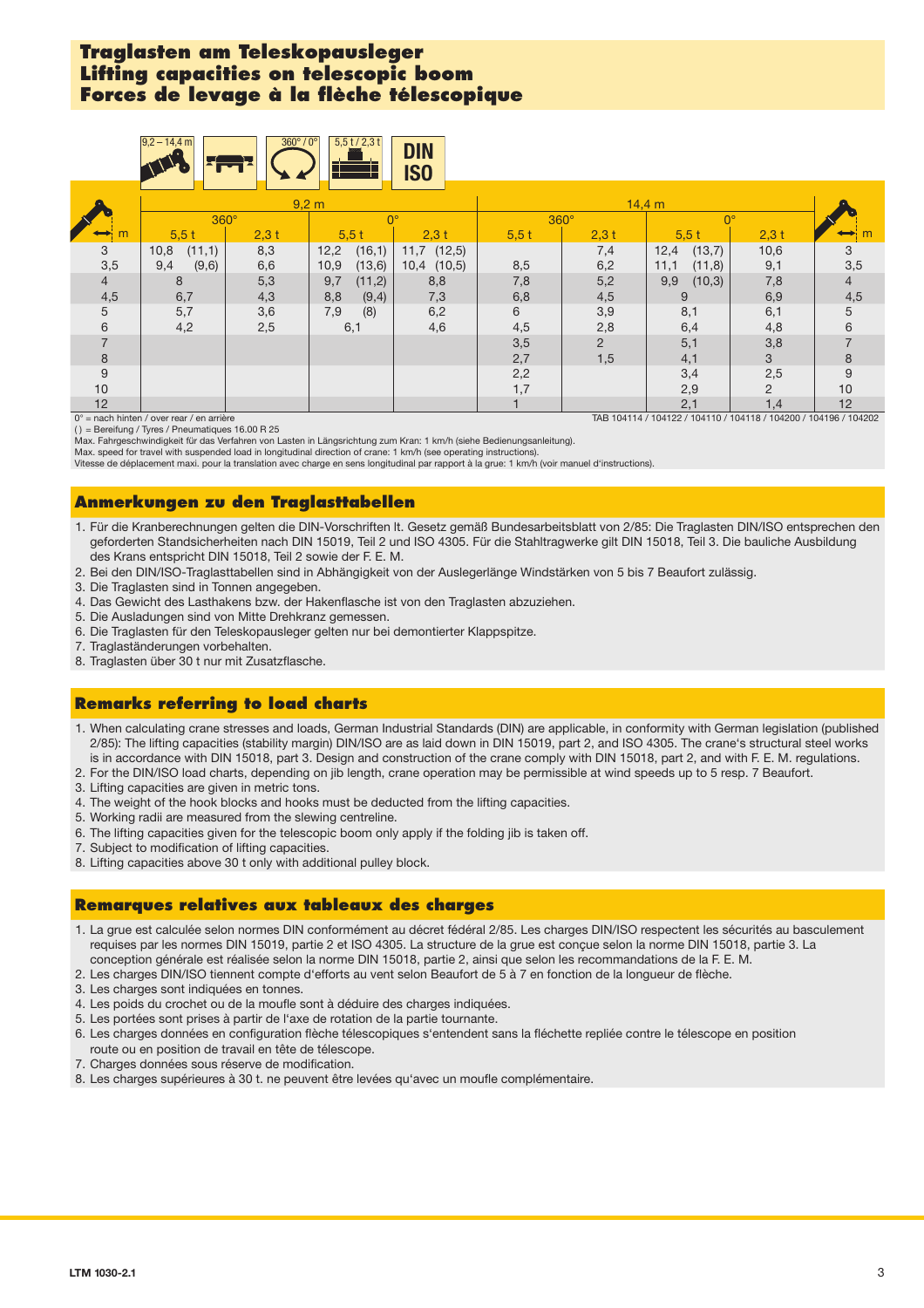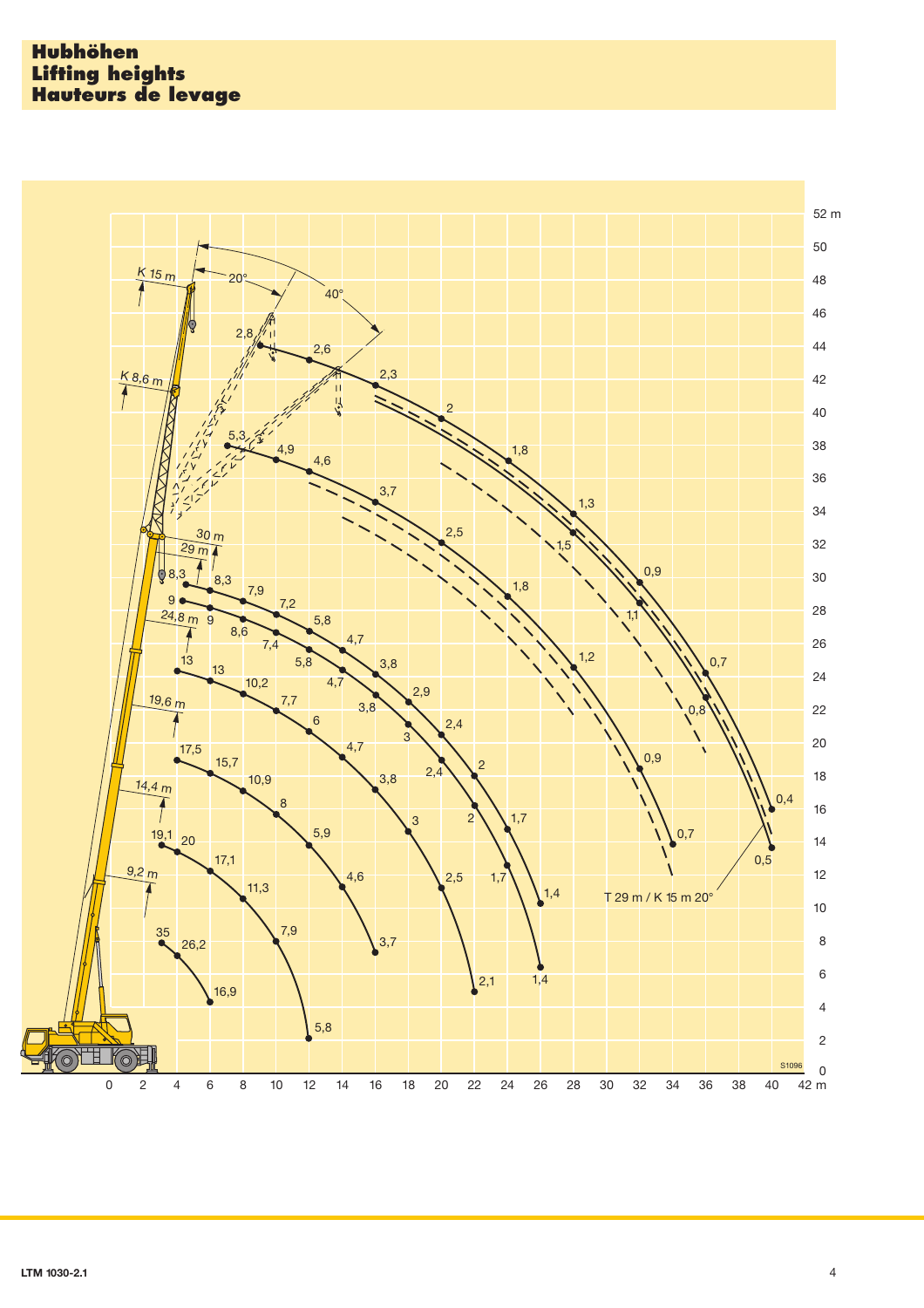### **Traglasten an der Klappspitze Lifting capacities on the folding jib Forces de levage à la fl échette pliante**

|                     | $24,8 - 30$ m         | $8,6 \text{ m}$               |                       | $360^\circ$<br>$5,5$ t | <b>DIN</b><br><b>ISO</b>               |                              |                       |                          |                              |                                       |
|---------------------|-----------------------|-------------------------------|-----------------------|------------------------|----------------------------------------|------------------------------|-----------------------|--------------------------|------------------------------|---------------------------------------|
| m                   | $0^{\circ}$           | 24,8 m<br>8,6 m<br>$20^\circ$ |                       | $0^{\circ}$            | 29 <sub>m</sub><br>8,6 m<br>$20^\circ$ | $40^{\circ}$                 | $0^{\circ}$           | 30 <sub>m</sub><br>8,6 m |                              |                                       |
| 6<br>$\overline{7}$ | 6,5<br>6,2            |                               | $40^{\circ}$          | 5,5                    |                                        |                              | 5,3                   | $20^\circ$               | $40^\circ$                   | $\begin{array}{c} 6 \\ 7 \end{array}$ |
| $\bf 8$<br>$9\,$    | 5,9<br>5,6            |                               |                       | 5,3<br>5,2             |                                        |                              | 5,2<br>5 <sup>5</sup> |                          |                              | $\begin{array}{c} 8 \\ 9 \end{array}$ |
| 10<br>12<br>14      | 5,3<br>4,9<br>4,5     | 4,2<br>$\overline{4}$<br>3,7  | 3,2<br>3,1            | 5<br>4,7<br>4,4        | 3,8<br>3,6                             | $\ensuremath{\mathsf{3}}$    | 4,9<br>4,6<br>4,3     | 3,8<br>3,6               | 3                            | $10$<br>12<br>14                      |
| 16<br>18            | $\overline{4}$<br>3,2 | 3,5<br>3,3                    | 3 <sup>1</sup><br>2,9 | 3,7<br>3,1             | 3,4<br>3,2                             | 3<br>2,9                     | 3,7<br>3              | 3,4<br>3,2               | 2,9<br>2,9                   | $16$<br>18                            |
| 20<br>22            | 2,6<br>2,2            | 2,8<br>2,4                    | 2,8<br>2,5            | 2,5<br>2,1             | 2,7<br>2,3                             | 2,8<br>2,4                   | 2,5<br>2,1            | 2,7<br>2,2               | 2,8<br>2,4                   | 20<br>22                              |
| 24<br>26<br>28      | 1,9<br>1,6<br>1,3     | $\overline{2}$<br>1,7<br>1,4  | 2,1                   | 1,8<br>1,5<br>1,3      | 1,9<br>1,6<br>1,4                      | $\overline{2}$<br>1,7<br>1,4 | 1,7<br>1,5<br>1,2     | 1,9<br>1,6<br>1,3        | $\overline{2}$<br>1,7<br>1,4 | 24<br>26<br>$28\,$                    |
| 30<br>32            | 1,1                   |                               |                       | 1,1<br>0,9             | 1,1<br>0,9                             |                              | $\mathbf{1}$<br>0,9   | 1,1<br>0,9               |                              | $30\,$<br>32                          |
| 34                  |                       |                               |                       | 0,7                    |                                        |                              | 0,7                   | 0,7                      | T10.4010                     | 34                                    |

TAB 104048 / 104050 / 104052

|                           | $24,8 - 30$ m             | 15 <sub>m</sub> |              | $360^\circ$<br>5,5t<br>$\overline{\phantom{a}}$               | <b>DIN</b><br><b>ISO</b> |            |             |            |              |                                                           |
|---------------------------|---------------------------|-----------------|--------------|---------------------------------------------------------------|--------------------------|------------|-------------|------------|--------------|-----------------------------------------------------------|
|                           | 24,8 m<br>15 <sub>m</sub> |                 |              | 29 <sub>m</sub><br>30 m<br>15 <sub>m</sub><br>15 <sub>m</sub> |                          |            |             |            |              |                                                           |
| m                         | $0^{\circ}$               | $20^\circ$      | $40^{\circ}$ | $0^{\circ}$                                                   | $20^\circ$               | $40^\circ$ | $0^{\circ}$ | $20^\circ$ | $40^{\circ}$ |                                                           |
| $\overline{7}$<br>$\,8\,$ | 3,3<br>3,2                |                 |              | 2,9                                                           |                          |            |             |            |              | $\boldsymbol{7}$<br>$\begin{array}{c} 8 \\ 9 \end{array}$ |
| $\boldsymbol{9}$          | 3,1                       |                 |              | 2,8                                                           |                          |            | 2,8         |            |              |                                                           |
| 10                        | 2,9                       |                 |              | 2,8                                                           |                          |            | 2,7         |            |              | $10$                                                      |
| 12                        | 2,7                       |                 |              | 2,6                                                           |                          |            | 2,6         |            |              | 12                                                        |
| 14                        | 2,5                       | 2,1             |              | 2,4                                                           | $\overline{2}$           |            | 2,4         |            |              | 14                                                        |
| 16                        | 2,3                       | 1,9             |              | 2,3                                                           | 1,9                      |            | 2,3         | 1,9        |              | $16$                                                      |
| 18                        | 2,2                       | 1,8             | 1,5          | 2,2                                                           | 1,8                      |            | 2,1         | 1,8        |              | 18                                                        |
| 20                        | $\overline{2}$            | 1,7             | 1,5          | $\overline{2}$                                                | 1,7                      | 1,5        | $2^{\circ}$ | 1,7        | 1,5          | 20                                                        |
| 22                        | 1,9                       | 1,6             | 1,4          | 1,9                                                           | 1,7                      | 1,4        | 1,9         | 1,6        | 1,4          | 22                                                        |
| 24                        | 1,8                       | 1,6             | 1,4          | 1,8                                                           | 1,6                      | 1,4        | 1,8         | 1,6        | 1,4          | 24                                                        |
| 26                        | 1,7                       | 1,5             | 1,4          | 1,6                                                           | 1,5                      | 1,4        | 1,6         | 1,5        | 1,4          | 26                                                        |
| 28                        | 1,5                       | 1,5             | 1,4          | 1,3                                                           | 1,5                      | 1,4        | 1,3         | 1,5        | 1,4          | 28                                                        |
| 30                        | 1,2                       | 1,4             | 1,4          | 1,1                                                           | 1,3                      | 1,4        | 1,1         | 1,3        | 1,4          | 30                                                        |
| 32                        | 1,1                       | 1,2             | 1,2          | $\mathbf{1}$                                                  | 1,1                      | 1,2        | 0,9         | 1,1        | 1,2          | 32                                                        |
| 34                        | 0,9                       |                 |              | 0,8                                                           | 0,9                      |            | 0,8         | 0,9        |              | 34                                                        |
| 36                        | 0,7                       | 0,8             |              | 0,7                                                           | 0,8                      |            | 0,7         | 0,8        | 0,8          | 36                                                        |
| 38                        |                           |                 |              | 0,5                                                           | 0,6                      |            | 0,5         | 0,6        |              | 38                                                        |
| 40                        |                           |                 |              | 0,4                                                           | 0,5                      |            | 0,4         | 0,5        |              | 40                                                        |

TAB 104048 / 104050 / 104052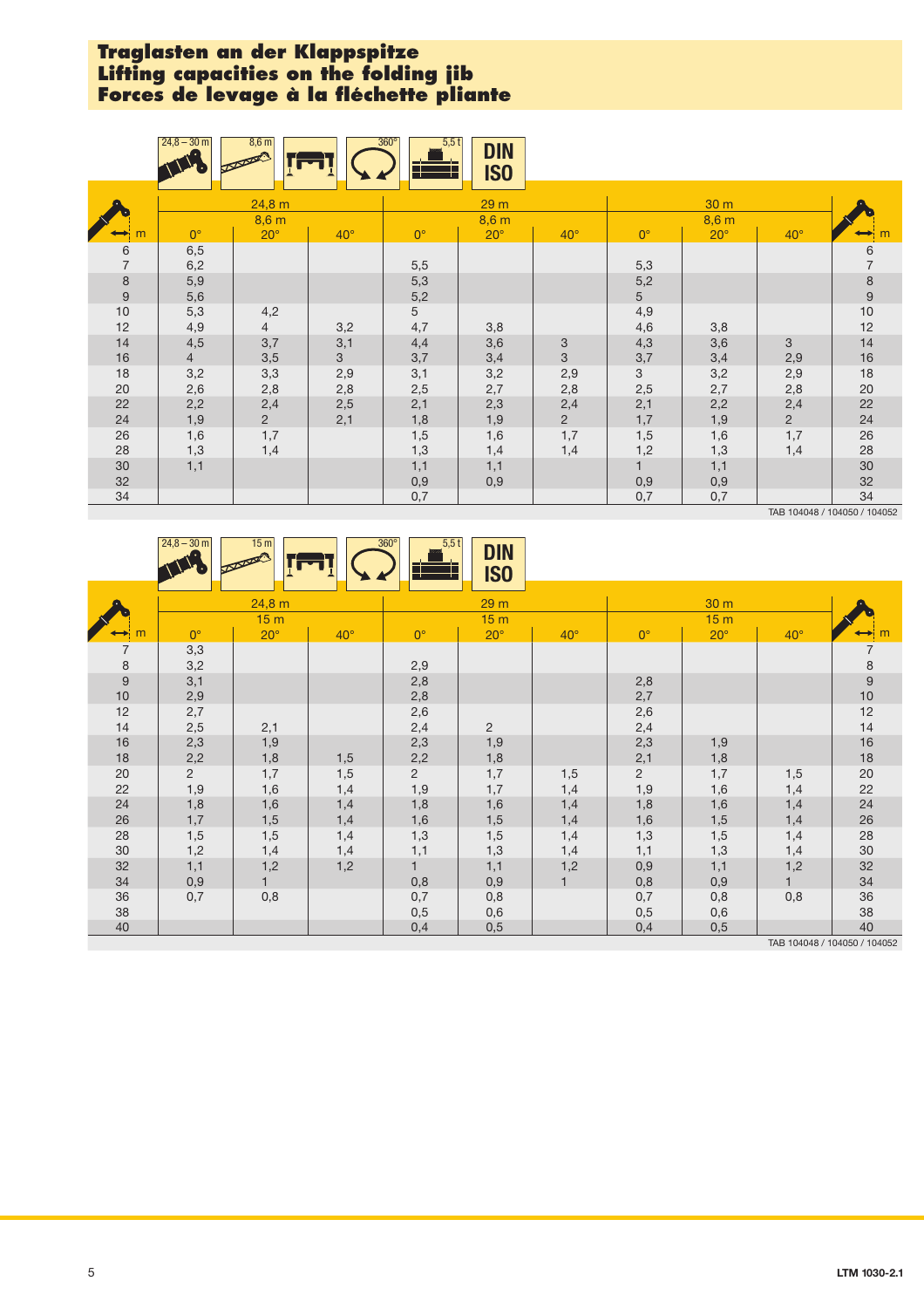### **Traglasten an der Klappspitze Lifting capacities on the folding jib Forces de levage à la fl échette pliante**

|                     | $24,8 - 30$ m   | $8,6 \text{ m}$<br>DODOR . |              | $360^\circ$<br>$2,3$ t<br>Æ | <b>DIN</b><br>IS <sub>0</sub> |              |                        |                       |              |                                       |
|---------------------|-----------------|----------------------------|--------------|-----------------------------|-------------------------------|--------------|------------------------|-----------------------|--------------|---------------------------------------|
|                     | 24,8 m<br>8,6 m |                            |              |                             | 29 <sub>m</sub><br>8,6 m      |              |                        |                       |              |                                       |
|                     | $0^{\circ}$     | $20^\circ$                 | $40^{\circ}$ | $0^{\circ}$                 | $20^\circ$                    | $40^{\circ}$ | $0^{\circ}$            | 8,6 m<br>$20^{\circ}$ | $40^{\circ}$ |                                       |
| 6<br>$\overline{7}$ | 6,5<br>6,2      |                            |              | 5,5                         |                               |              | 5,3                    |                       |              | $\begin{array}{c} 6 \\ 7 \end{array}$ |
| 8<br>9              | 5,9<br>5,6      |                            |              | 5,3<br>5,2                  |                               |              | 5,2<br>$5\overline{)}$ |                       |              | $\begin{array}{c} 8 \\ 9 \end{array}$ |
| $10$<br>12          | 5,3<br>4,4      | 4,2<br>$\overline{4}$      | 3,2          | 5<br>4,2                    | 3,8                           |              | 4,9<br>4,1             | 3,8                   |              | $10$<br>12                            |
| 14<br>16            | 3,5<br>2,8      | 3,7<br>3,1                 | 3,1<br>3     | 3,3<br>2,7                  | 3,6<br>2,9                    | 3<br>3       | 3,2<br>2,6             | 3,6<br>2,9            | 3<br>2,9     | 14<br>16                              |
| 18<br>20            | 2,3<br>1,9      | 2,5<br>2,1                 | 2,7<br>2,2   | 2,2<br>1,8                  | 2,4<br>$\overline{2}$         | 2,6<br>2,1   | 2,1<br>1,7             | 2,4<br>1,9            | 2,6<br>2,1   | 18<br>20                              |
| 22<br>24            | 1,5<br>1,2      | 1,7<br>1,3                 | 1,8<br>1,4   | 1,4<br>1,2                  | 1,6<br>1,3                    | 1,7<br>1,4   | 1,4<br>1,1             | 1,6<br>1,3            | 1,7<br>1,4   | 22<br>24                              |
| 26<br>28            | 0,8             | 1,1<br>0,8                 |              | 0,9<br>0,7                  | 1.<br>0,8                     | 1,1<br>0,9   | 0,9<br>0,7             | $\mathbf{1}$<br>0,8   | 1,1<br>0,9   | 26<br>28                              |
| 30<br>32            | 0,6             |                            |              | 0,5<br>0,4                  | 0,6<br>0,4                    |              | 0,5<br>0,4             | 0,6<br>0,4            |              | $30\,$<br>32                          |

TAB 104181 / 104184 / 104187

|                  | $24,8 - 30$ m         | 15 <sub>m</sub>           |            | $360^\circ$<br>$2,3$ t | <b>DIN</b><br><b>ISO</b>           |              |             |                         |              |                                    |
|------------------|-----------------------|---------------------------|------------|------------------------|------------------------------------|--------------|-------------|-------------------------|--------------|------------------------------------|
|                  |                       | 24,8 m<br>15 <sub>m</sub> |            |                        | 29 <sub>m</sub><br>15 <sub>m</sub> |              |             | 30 m<br>15 <sub>m</sub> |              |                                    |
|                  | $0^{\circ}$           | $20^\circ$                | $40^\circ$ | $0^{\circ}$            | $20^\circ$                         | $40^{\circ}$ | $0^{\circ}$ | $20^\circ$              | $40^{\circ}$ |                                    |
| 7<br>$\,$ 8 $\,$ | 3,3<br>3,2            |                           |            | 2,9                    |                                    |              |             |                         |              | $\overline{7}$<br>$\,8\,$          |
| $9$<br>10        | 3,1<br>2,9            |                           |            | 2,8<br>2,8             |                                    |              | 2,8<br>2,7  |                         |              | $\boldsymbol{9}$<br>$10$           |
| 12<br>14         | 2,7<br>2,5            | 2,1                       |            | 2,6<br>2,4             | $\overline{2}$                     |              | 2,6<br>2,4  |                         |              | 12<br>14                           |
| 16<br>18         | 2,3<br>2,2            | 1,9<br>1,8                | 1,5        | 2,3<br>2,2             | 1,9<br>1,8                         |              | 2,3<br>2,1  | 1,9<br>1,8              |              | 16<br>18                           |
| 20<br>22         | $\overline{2}$<br>1,7 | 1,7<br>1,6                | 1,5<br>1,4 | 1,8<br>1,5             | 1,7<br>1,7                         | 1,5<br>1,4   | 1,8<br>1,5  | 1,7<br>1,6              | 1,5<br>1,4   | 20<br>22                           |
| 24<br>26         | 1,4<br>1,1            | 1,6<br>1,3                | 1,4<br>1,4 | 1,2                    | 1,5<br>1,2                         | 1,4<br>1,4   | 1,2         | 1,5<br>1,2              | 1,4<br>1,4   | 24<br>26                           |
| 28<br>30         | 0,9<br>0,7            | 1,1<br>0,9                | 1,2        | 0,8<br>0,6             | 0,8                                | 1,2          | 0,8<br>0,6  | 0,8                     | 1,2<br>0,9   | 28<br>30                           |
| 32<br>34         | 0,6<br>0,4            | 0,7<br>0,5                | 0,7        | 0,5                    | 0,6<br>0,5                         | 0,7<br>0,6   | 0,5         | 0,6<br>0,5              | 0,7<br>0,6   | 32<br>34                           |
| 36               |                       | 0,4                       |            |                        |                                    |              |             |                         | 0,4          | 36<br>TAB 104181 / 104184 / 104187 |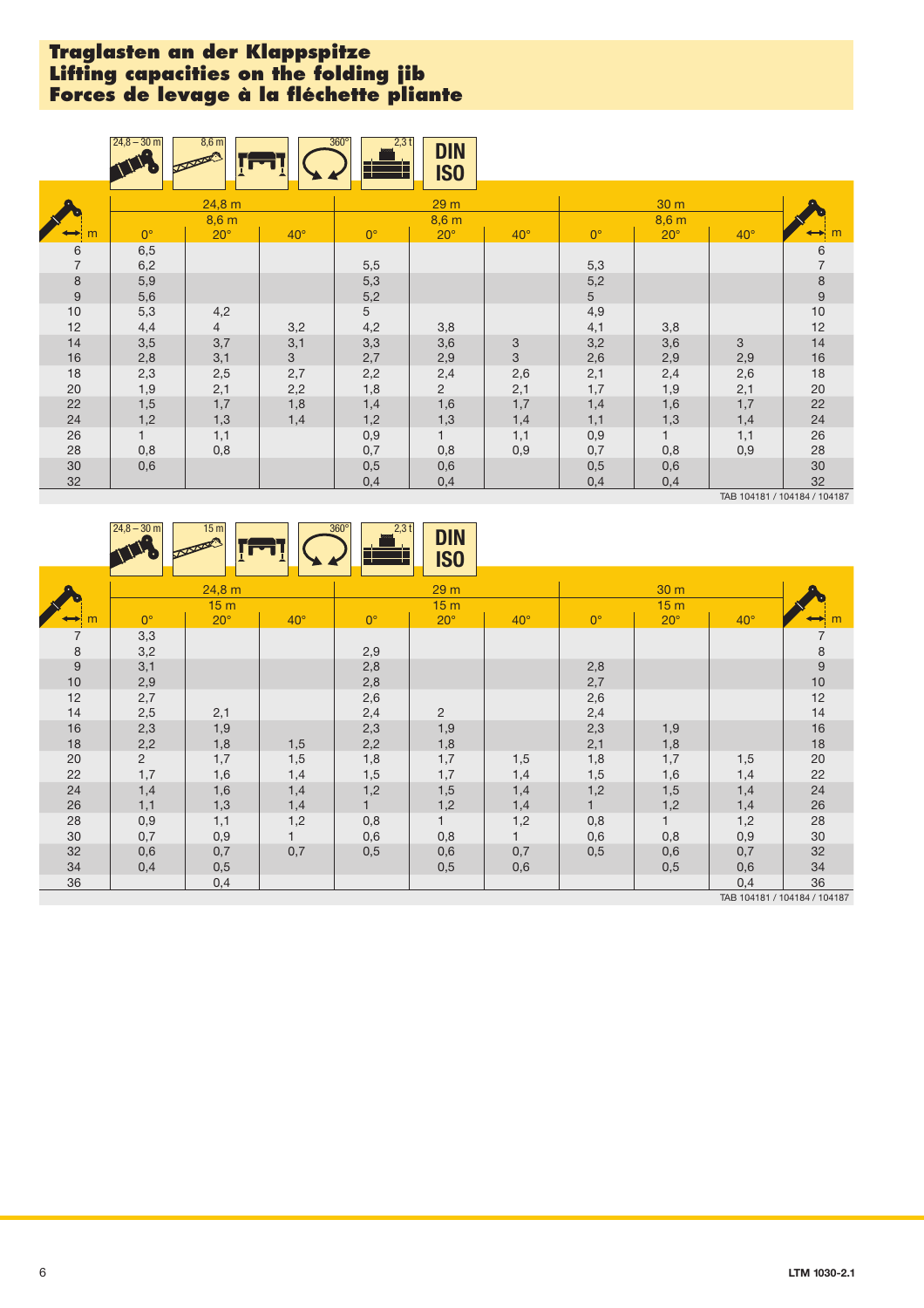

R<sub>,</sub> = Allradlenkung / All-wheel steering / Direction toutes roues<br>() = Bereifung 16.00 R 25 / Tyres 16.00 R 25 / Pneumatiques 16.00 R 25

|                                                    | Maße / Dimensions / Encombrement mm |      |      |      |      |     |              |              |  |  |  |
|----------------------------------------------------|-------------------------------------|------|------|------|------|-----|--------------|--------------|--|--|--|
|                                                    | A                                   |      | B    |      |      |     | $\alpha$     |              |  |  |  |
|                                                    |                                     |      |      | $**$ |      |     |              |              |  |  |  |
| 14.00 R 25                                         | 3550                                | 3450 | 3050 | 2950 | 2094 | 400 | $18^{\circ}$ | $19^\circ$   |  |  |  |
| 16.00 R 25                                         | 3600                                | 3500 | 3100 | 3000 | 2054 | 450 | $20^{\circ}$ | $21^{\circ}$ |  |  |  |
| 100 mm abgesenkt / 100 mm lowered / abaissé 100 mm |                                     |      |      |      |      |     |              |              |  |  |  |

\* 100 mm abgesenkt / 100 mm lowered / abaissé 100 mm \*\* abgesenkt und ohne Kabinenoberteil / lowered and without upper part of cab / abaissé et sans partie supérieure de cabine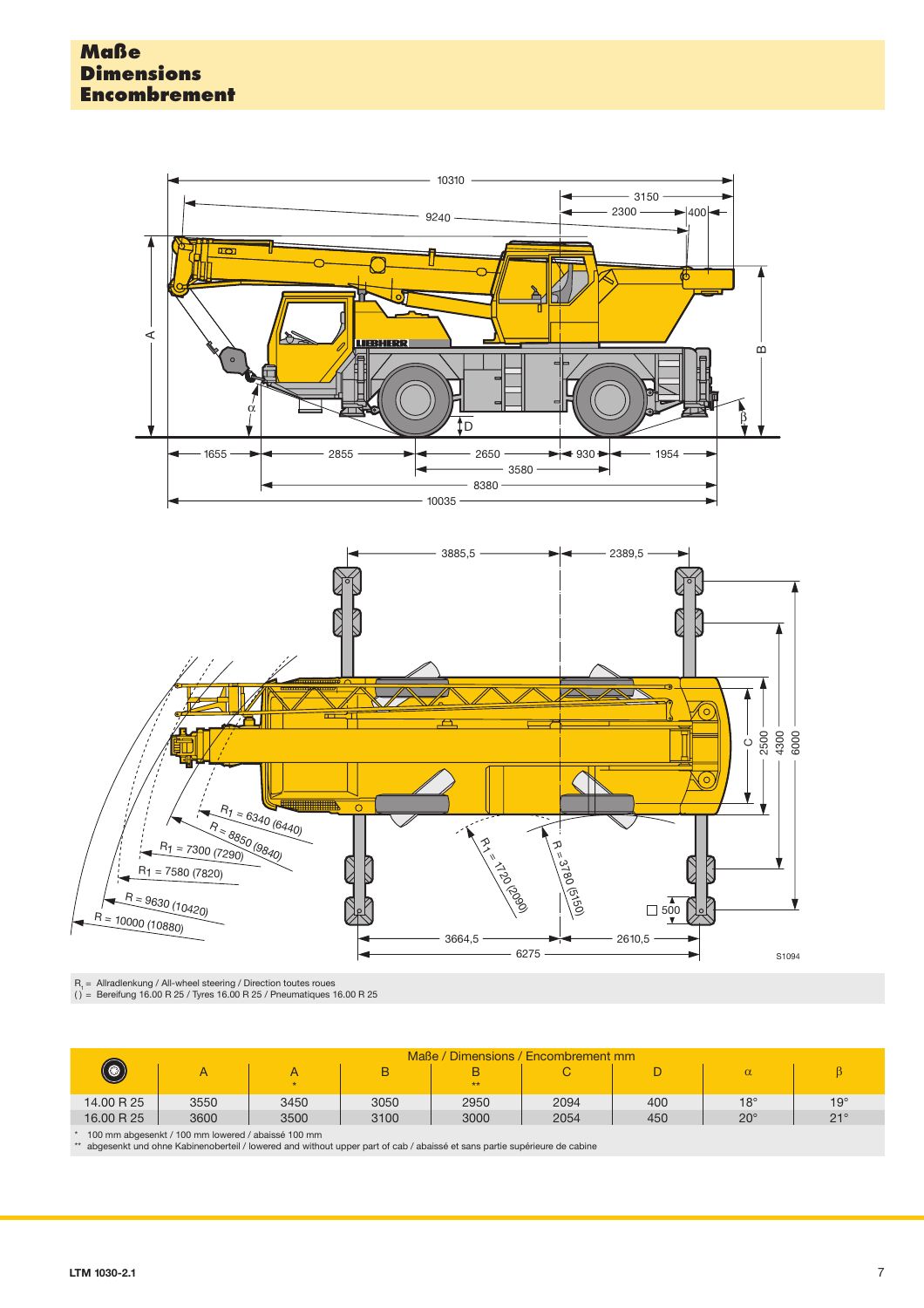| ⋿                       |  |                                                                                                          |
|-------------------------|--|----------------------------------------------------------------------------------------------------------|
| Achse<br>Axle<br>Essieu |  | Gesamtgewicht t <sup>1)</sup><br>Total weight (metric tons) <sup>1)</sup><br>Poids total t <sup>1)</sup> |
|                         |  | 24                                                                                                       |

1) mit 2,3 t Ballast und Doppel-Klappspitze / with 2,3 t counterweight and double folding jib / avec contrepoids 2,3 t et fléchette pliante double

| Traglast t<br>Load (metric tons)<br>Forces de levage t | Rollen<br>No. of sheaves<br><b>Poulies</b> | Stränge<br>No. of lines<br><b>Brins</b> | <b>Gewicht kg</b><br>Weight kg<br>Poids kg |
|--------------------------------------------------------|--------------------------------------------|-----------------------------------------|--------------------------------------------|
| 35                                                     | 5                                          | 10                                      | 265                                        |
| 22,4                                                   | 3                                          |                                         | 165                                        |
| 10                                                     |                                            | 3                                       | 145                                        |
| 3,3                                                    |                                            |                                         | 75                                         |

### **Geschwindigkeiten Working speeds Vitesses**

|                                               | $\mathbf{1}$                                                                                                                                    | $\overline{2}$              | 3                                              | $\overline{4}$                                     | $\overline{5}$ | 6  | R <sub>1</sub>                        | R <sub>2</sub> | $\mathbf{1}$                                      | $\overline{2}$ | 3     | $\overline{4}$ | $5\phantom{1}$                                | 6            | R <sub>1</sub> | R <sub>2</sub> |
|-----------------------------------------------|-------------------------------------------------------------------------------------------------------------------------------------------------|-----------------------------|------------------------------------------------|----------------------------------------------------|----------------|----|---------------------------------------|----------------|---------------------------------------------------|----------------|-------|----------------|-----------------------------------------------|--------------|----------------|----------------|
| (km/h                                         | 9,5<br>14,5<br>23<br>36<br>56                                                                                                                   |                             |                                                | 75                                                 | 9,5            | 23 | 10,5                                  | 16             | 25,5                                              | 39             | 61    | 80             | 10,5                                          | 25,5         |                |                |
| $\blacktriangleright$                         | >60%<br>60 %                                                                                                                                    |                             |                                                |                                                    |                |    |                                       |                |                                                   |                |       |                |                                               |              |                |                |
| ۵                                             |                                                                                                                                                 | 14.00 R 25                  |                                                |                                                    |                |    |                                       |                |                                                   |                |       |                | 16.00 R 25                                    |              |                |                |
|                                               |                                                                                                                                                 |                             |                                                |                                                    |                |    |                                       |                |                                                   |                |       |                |                                               |              |                |                |
| Antriebe<br><b>Drive</b><br><b>Mécanismes</b> |                                                                                                                                                 |                             | stufenlos<br>infinitely variable<br>en continu |                                                    |                |    | Diamètre du câble / Longueur du câble |                | Seil ø / Seillänge<br>Rope diameter / Rope length |                |       |                | Max. single line pull<br>Effort au brin maxi. | Max. Seilzug |                |                |
| <b>THE TELEVISION</b>                         |                                                                                                                                                 | $0 - 120$ m/min single line |                                                | m/min für einfachen Strang<br>m/min au brin simple |                |    |                                       |                | 13 mm / 150 m                                     |                | 33 kN |                |                                               |              |                |                |
| $\left( \frac{360}{2} \right)$                | $0 - 2,4$ min <sup>-1</sup>                                                                                                                     |                             |                                                |                                                    |                |    |                                       |                |                                                   |                |       |                |                                               |              |                |                |
|                                               | ca. 33 s bis 81° Auslegerstellung<br>approx. 33 seconds to reach 81° boom angle<br>env. 33 s jusqu'à 81°                                        |                             |                                                |                                                    |                |    |                                       |                |                                                   |                |       |                |                                               |              |                |                |
|                                               | ca. 60 s für Auslegerlänge 9,2 m - 30 m<br>approx. 60 seconds for boom extension from $9,2 m - 30 m$<br>env. 60 s pour passer de $9,2 m - 30 m$ |                             |                                                |                                                    |                |    |                                       |                |                                                   |                |       |                |                                               |              |                |                |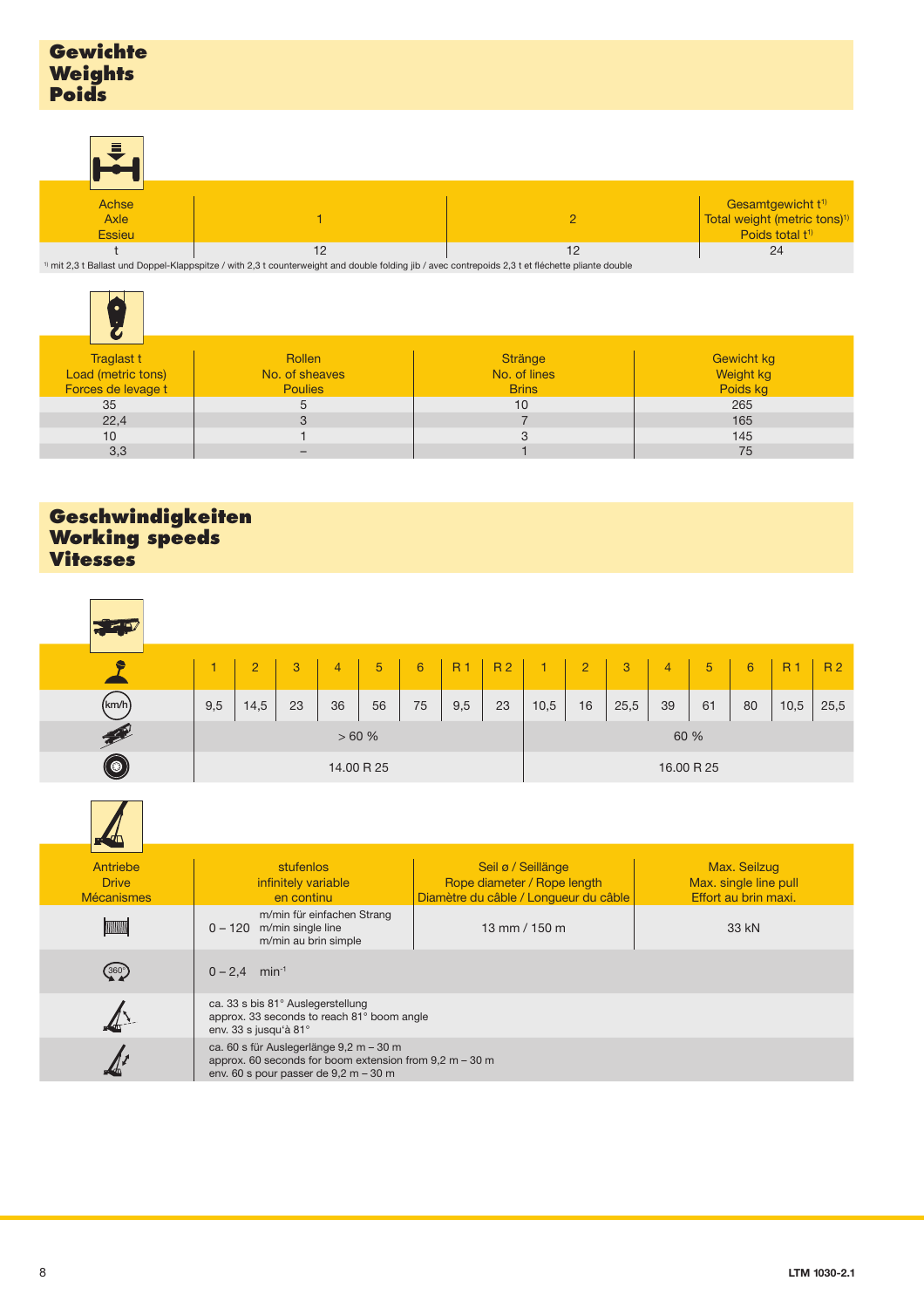# **Kranfahrgestell**

| Rahmen            | Eigengefertigte, verwindungssteife Kasten-<br>konstruktion aus hochfestem Feinkorn-<br>Baustahl.                                                                                                                                                                               |
|-------------------|--------------------------------------------------------------------------------------------------------------------------------------------------------------------------------------------------------------------------------------------------------------------------------|
| Abstützungen      | 4-Punkt-Abstützung, horizontal und vertikal<br>vollhydraulisch ausschiebbar.                                                                                                                                                                                                   |
| <b>Motor</b>      | 6-Zylinder-Diesel, Fabrikat Mercedes-Benz,<br>Typ OM 906 LA, wassergekühlt, Leistung<br>205 kW (278 PS) bei 2300 min <sup>-1</sup> nach ECE-R<br>24.03 und 2001/27/EG (Euro 3), max. Dreh-<br>moment 1100 Nm bei 1200 - 1500 min <sup>-1</sup> .<br>Kraftstoffbehälter: 300 I. |
| Getriebe          | ZF-Lastschalt-Wendegetriebe mit Dreh-<br>momentwandler, Lock-up-Kupplung; inte-<br>griertes Verteilergetriebe; 6 Vorwärts- und<br>2 Rückwärtsgänge.                                                                                                                            |
| Achsen            | Vorne: Planetenachse mit Differentialsperre,<br>lenkbar.<br>Hinten: Planetenachse mit Differentialsperre,<br>lenkbar.                                                                                                                                                          |
| Federung          | Hydropneumatische Achsfederung,<br>hydraulisch blockierbar.                                                                                                                                                                                                                    |
| <b>Bereifung</b>  | 4fach. Reifengröße: 14.00 R 25.                                                                                                                                                                                                                                                |
| Lenkung           | Mechanische Lenkung der Vorderachse,<br>hydraulisch unterstützt, Reservelenkpum-<br>pe, Lenkung der Hinterachse hydraulisch<br>zuschaltbar. Hydrostatische Lenkung beider<br>Achsen aus der Krankabine. Lenkung<br>entsprechend EG-Richtlinie 70/311/EWG.                      |
| <b>Bremsen</b>    | Betriebsbremse: Allrad-Servo-Druckluft-<br>bremse, 2-Kreisanlage.<br>Handbremse: Federspeicher auf die Räder<br>beider Achsen wirkend. Bremsen ent-<br>sprechend EG-Richtlinie 71/320/EWG.                                                                                     |
| <b>Fahrerhaus</b> | 2-Mann-Fahrerhaus in Stahlblechausfüh-<br>rung, tauchgrundiert und pulverbeschichtet,<br>mit Kontroll- und Bedienungselementen für<br>den Fahrbetrieb.                                                                                                                         |
| Elektr. Anlage    | Steuerung der elektrischen und elektro-<br>nischen Komponenten mit modernster<br>Datenbus-Technik, 24 Volt Gleichstrom,<br>2 Batterien, Beleuchtung nach StVZO.                                                                                                                |

# **Kranoberwagen**

| Rahmen                        | Eigengefertigte, verwindungssteife Schweiß-<br>konstruktion aus hochfestem Feinkorn-<br>Baustahl, 1-reihige Kugeldrehverbindung<br>zwischen Kranoberwagen und Kranfahr-<br>gestell, um 360° unbegrenzt schwenkbar.   |
|-------------------------------|----------------------------------------------------------------------------------------------------------------------------------------------------------------------------------------------------------------------|
| <b>Hydrauliksystem</b>        | 1 Axialkolben-Verstellpumpe und 1 Zwei-<br>fach-Zahnradpumpe im Kranfahrgestell - an-<br>getrieben vom Fahrmotor, offene Hydraulik-<br>Kreisläufe mit "load sensing", 4 Arbeits-<br>bewegungen gleichzeitig fahrbar. |
| Steuerung                     | Durch selbstzentrierende 4fach-Handsteuer-<br>hebel in der Krankabine und über Verstellen<br>der Dieselmotor-Drehzahl, hydraulische Vor-<br>steuerung und stufenlose Regulierung aller<br>Kranbewegungen.            |
| <b>Hubwerk</b>                | Axialkolben-Konstantmotor, Hubtrommel mit<br>eingebautem Planetengetriebe und feder-<br>belasteter Haltebremse, Antrieb im offenen<br>Ölkreislauf.                                                                   |
| <b>Wippwerk</b>               | 1 Differentialzylinder mit vorgesteuertem<br>Bremsventil.                                                                                                                                                            |
| <b>Drehwerk</b>               | Hydromotor, Planetengetriebe mit feder-<br>belasteter Haltebremse, Antrieb im offenen<br>Ölkreislauf, Drehgeschwindigkeit stufenlos<br>regelbar.                                                                     |
| <b>Krankabine</b>             | In verzinkter Stahlblechausführung, pulver-<br>beschichtet, mit Sicherheitsverglasung und<br>Kontroll- und Bedienungselementen für den<br>Kran- und Fahrbetrieb.                                                     |
| Sicherheits-<br>einrichtungen | LICCON-Überlastanlage, Hubendbegren-<br>zung, Sicherheitsventile gegen Rohr- und<br>Schlauchbrüche.                                                                                                                  |
| <b>Teleskopausleger</b>       | 1 Anlenkstück und 3 Teleskopteile,<br>hydraulisch unter Last teleskopierbar.<br>Auslegerlänge: 9,2 m - 30 m.                                                                                                         |

## **Zusatzausrüstung**

| Klappspitze         | Einfach-Klappspitze 8,6 m lang,<br>unter 0°, 20° oder 40° montierbar.<br>Doppel-Klappspitze 8,6 m - 15 m lang,<br>unter 0°, 20° oder 40° montierbar. |
|---------------------|------------------------------------------------------------------------------------------------------------------------------------------------------|
| <b>Bereifung</b>    | 4fach. Reifengröße: 16.00 R 25.                                                                                                                      |
| Geteilte Krankabine | Abnehmbares Kabinenoberteil zur<br>Reduzierung der Durchfahrtshöhe.                                                                                  |

**Weitere Zusatzausrüstung auf Anfrage.**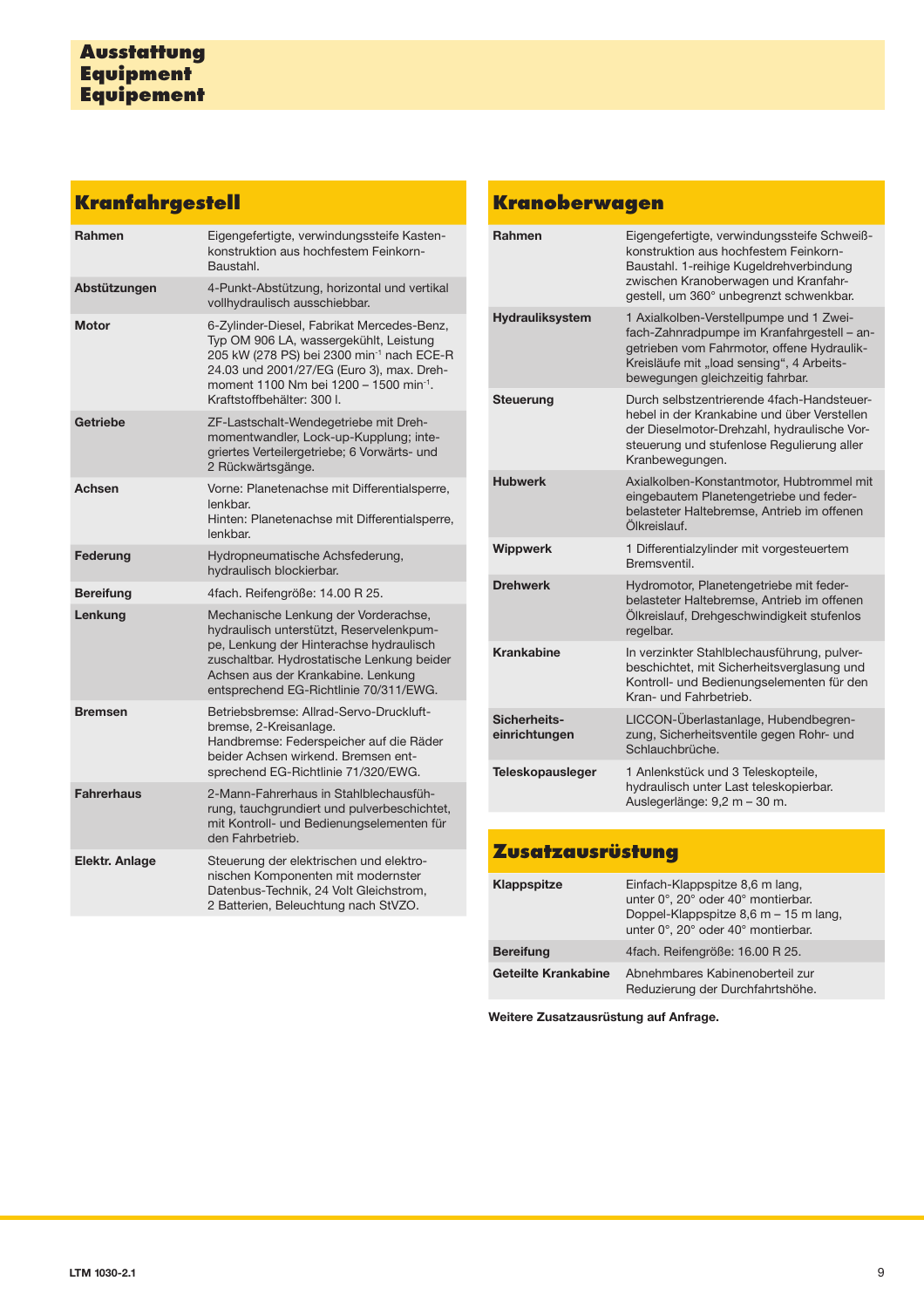## **Crane carrier**

| <b>Frame</b>             | Liebherr designed and manufactured, box<br>type, torsion resistant, all-welded construc-<br>tion made of high-tensile structural steel.                                                                                                                                    |
|--------------------------|----------------------------------------------------------------------------------------------------------------------------------------------------------------------------------------------------------------------------------------------------------------------------|
| <b>Outriggers</b>        | 4-point support: all-hydraulic vertical and<br>horizontal operation.                                                                                                                                                                                                       |
| <b>Engine</b>            | Diesel, 6 cylinder, watercooled, make Merce-<br>des-Benz, type OM 906 LA, output 205 kW<br>(278 HP) at 2300 min <sup>-1</sup> acc. to ECE-R 24.03<br>and 2001/27/EG (Euro 3), max. torque<br>1100 Nm at 1200 - 1500 min <sup>-1</sup> .<br>Fuel tank capacity: 300 litres. |
| Gearbox                  | ZF power-shift gear with torque converter,<br>lock-up, transfer case; 6 forward and<br>2 reverse speeds.                                                                                                                                                                   |
| <b>Axles</b>             | Front: planetary axle with differential lock,<br>steerable.<br>Rear: planetary axle with differential lock,<br>steerable.                                                                                                                                                  |
| <b>Suspension</b>        | Hydropneumatic suspension, lockable<br>hydraulically.                                                                                                                                                                                                                      |
| <b>Tyres</b>             | 4 tyres. Tyre size: 14.00 R 25.                                                                                                                                                                                                                                            |
| <b>Steering</b>          | Front axle mechanically steered, with<br>hydraulic power assistance and stand-by<br>steering pump.<br>Rear axle hydraulically steered. Both axles<br>steered hydrostatically from crane cab.<br>Steering acc. to EC directive 70/311/EEC.                                  |
| <b>Brakes</b>            | Service brake: 2-circuit air booster brake<br>acting on all wheels.<br>Hand brake: spring loaded, acting on all<br>wheels.<br>Brakes acc. to FC directive 71/320/FFC.                                                                                                      |
| Driver's cab             | Two-men driving cab, steel sheet design,<br>with dipping varnish and powder coating.<br>With controls and instruments for driving.                                                                                                                                         |
| <b>Electrical system</b> | Control of the electrical and electronical<br>components by modern data bus technique.<br>24 Volt DC, 2 batteries, lighting according to<br>traffic regulations.                                                                                                           |

## **Crane superstructure**

| <b>Frame</b>            | Liebherr-made, torsion-resistant, welded<br>construction made of high-tensile structural<br>steel. Connection to truck chassis by single-<br>row ball slewing ring, designed for 360°<br>continuous rotation.  |
|-------------------------|----------------------------------------------------------------------------------------------------------------------------------------------------------------------------------------------------------------|
| <b>Hydraulic system</b> | 1 axial piston variable displacement pump<br>and 1 double gear pump in crane carrier dri-<br>ven by Diesel engine, open hydraulic circuits<br>with "load sensing", operation of<br>4 movements simultaneously. |
| Crane control           | By 2 control levers (joy stick type) and by<br>speed variation of Diesel engine, hydraulic<br>pilot control with stepless control of all<br>crane motions.                                                     |
| Hoist gear              | Axial piston fixed displacement motor, hoist<br>drum with integrated planetary gear and<br>spring loaded static brake, actuation by<br>open oil circuit.                                                       |
| Luffing gear            | 1 differential hydraulic ram with pilot locking<br>valve.                                                                                                                                                      |
| <b>Slewing gear</b>     | Hydraulic motor, planetary gear with spring<br>loaded static brake, actuation by open oil<br>circuit. Continuous control of slewing speed.                                                                     |
| Crane cab               | Galvanized steel construction, powder<br>coating, safety glazing, control elements<br>and instruments for crane operation and<br>travelling.                                                                   |
| <b>Safety devices</b>   | LICCON safe load indicator, hoist limit<br>switch, safety valves against pipe and<br>hose rupture.                                                                                                             |
| <b>Telescopic boom</b>  | 1 boom pivot section and 3 telescopic<br>sections. All sections hydraulically<br>extendable under load.<br>Boom length: 9.2 m - 30 m.                                                                          |

# **Additional equipment**

| <b>Folding jib</b> | Single folding jib, 8.6 m long, installation at<br>$0^\circ$ , 20 $^\circ$ or 40 $^\circ$ .<br>Double folding jib, 8.6 m to 15 m long, instal-<br>lation at 0°, 20° or 40°. |
|--------------------|-----------------------------------------------------------------------------------------------------------------------------------------------------------------------------|
| <b>Tyres</b>       | 4 tyres. Tyre size: 16.00 R 25.                                                                                                                                             |
| Divided cabin      | Upper part of cab detachable to reduce<br>headroom.                                                                                                                         |

**Other items of equipment available on request.**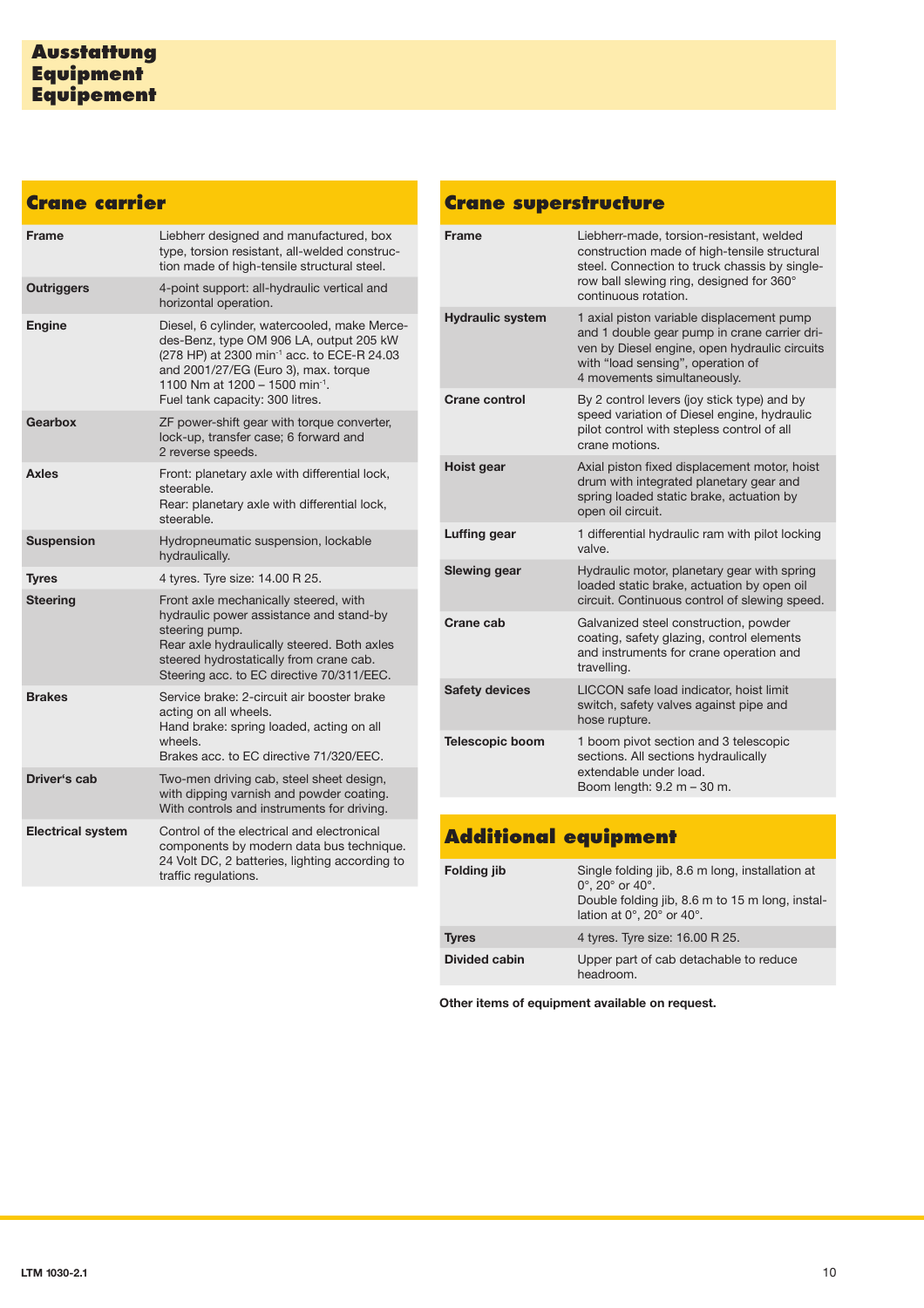# **Châssis porteur**

| <b>Châssis</b>                    | Fabrication Liebherr, construction en caisson<br>indéformable, en acier grain fin à haute<br>résistance.                                                                                                                                                                                       |
|-----------------------------------|------------------------------------------------------------------------------------------------------------------------------------------------------------------------------------------------------------------------------------------------------------------------------------------------|
| <b>Stabilisateurs</b>             | Calage en 4 points, à télescopage horizontal<br>et vérinage vertical entièrement hydrauli-<br>ques.                                                                                                                                                                                            |
| <b>Moteur</b>                     | Diesel, 6 cylindres, marque Mercedes-Benz,<br>type OM 906 LA, refroidissement par<br>eau, puissance 205 kW (278 ch) à 2300 min <sup>-1</sup><br>selon ECE-R 24.03 et 2001/27/EG (Euro 3),<br>couple maxi. 1100 Nm à 1200 - 1500 min <sup>-1</sup> .<br>Capacité du réservoir carburant: 300 l. |
| <b>Boîte</b>                      | Boîte de vitesse, marque ZF, avec convertis-<br>seur de couple, «lock-up», boîte de transfert;<br>6 rapports AV et 2 AR.                                                                                                                                                                       |
| <b>Essieux</b>                    | Essieu AV: à trains planétaires avec blocage<br>de différentiel, directeur.<br>Essieu AR: à trains planétaires avec blocage<br>de différentiel, directeur.                                                                                                                                     |
| <b>Suspension</b>                 | Suspension hydropneumatique, blocable<br>hydrauliquement.                                                                                                                                                                                                                                      |
| <b>Pneumatiques</b>               | 4 pneumatiques. Dimension des pneumati-<br>ques: 14.00 R 25.                                                                                                                                                                                                                                   |
| <b>Direction</b>                  | Direction mécanique à assistance hydrau-<br>lique de l'essieu avant. Pompe de secours.<br>Direction de l'essieu arrière enclenchable<br>hydrauliquement. Direction hydrostatique<br>des deux essieux à commande depuis la<br>cabine du grutier. Direction selon directive<br>CE 70/311/CEE.    |
| <b>Freins</b>                     | Frein de service: servo-frein pneumatique à<br>deux circuits indépendants agissant sur les<br>roues.<br>Frein à main: par cylindres à ressort, agis-<br>sant sur les roues.<br>Freins selon directive CE 71/320/CEE.                                                                           |
| <b>Cabine</b>                     | Cabine conducteur bi-place en tôle d'acier<br>revêtue anti-corrosion par bain de cata-<br>phorèse, peinte par poudrage polyester et<br>cuisson au four comportant tous les organes<br>de commande et de contrôle<br>nécessaires à la conduite du véhicule.                                     |
| <b>Installation</b><br>électrique | Composants électriques et électroniques re-<br>liés entre eux par bus de données moderne.<br>Courant continu 24 Volts, 2 batteries, éclaira-<br>ge conforme au code de la route.                                                                                                               |

## **Partie tournante**

| <b>Châssis</b>                    | Fabrication Liebherr, construction soudée<br>indéformable en acier à grain fin de haute ré-<br>sistance. Couronne d'orientation à 1 rangée<br>de billes entre partie tournante et châssis<br>porteur, rotation continue sur 360°.              |
|-----------------------------------|------------------------------------------------------------------------------------------------------------------------------------------------------------------------------------------------------------------------------------------------|
| <b>Système</b><br>hydraulique     | 1 pompe axiale à débit variable et 1 pompe<br>double à engrenages situées au châssis<br>porteur et entraînées par le moteur, circuits<br>hydrauliques ouverts avec «load sensing»,<br>4 mouvements simultanés praticables.                     |
| Commande                          | Par deux manipulateurs (type manche à ba-<br>lai) dans la cabine du grutier, et par variation<br>du régime du moteur Diesel, servo-comman-<br>de hydraulique avec régulation progressive<br>en continu de tous les mouvements en<br>simultané. |
| Mécan. de levage                  | Moteur hydraulique à cylindrée constante,<br>treuil à réducteur planétaire incorporé et frein<br>à ressort, en circuit hydraulique ouvert.                                                                                                     |
| Mécan. de relevage                | 1 vérin différentiel, avec clapet anti-retour de<br>sécurité.                                                                                                                                                                                  |
| Orientation                       | Moteur hydraulique, réducteur planétaire,<br>frein d'arrêt commandé par ressort en circuit<br>hydraulique ouvert. Vitesse d'orientation<br>réglable en continu.                                                                                |
| Cabine                            | En tôle d'acier galvanisée, peinte par<br>poudrage polyester et cuisson au four,<br>avec vitrage de sécurité, dotée de tous les<br>éléments de contrôle et de commande pour<br>l'opération et la conduite de la grue.                          |
| <b>Dispositifs de</b><br>sécurité | Contrôleur de l'état de charge LICCON, fin<br>de course de levage, soupapes de sécurité<br>sur tubes et flexibles contre rupture.                                                                                                              |
| Flèche télescopique               | Flèche à télescopage hydraulique formée<br>d'un élément de base et de 3 éléments té-<br>lescopables en charge. Longueur de flèche:<br>$9.2 m - 30 m$ .                                                                                         |

|                     | Equipement supplémentaire                                                                                                                          |
|---------------------|----------------------------------------------------------------------------------------------------------------------------------------------------|
| Fléchette pliante   | Fléchette pliante simple, longueur 8,6 m,<br>montable à 0°, 20° ou 40°.<br>Fléchette pliante double, 8,6 m à 15 m, mon-<br>table à 0°, 20° ou 40°. |
| <b>Pneumatiques</b> | 4 pneumatiques. Dimension des pneumati-<br>ques: 16.00 R 25.                                                                                       |
| Cabine partagée     | Partie supérieure de cabine amovible per-<br>mettant de réduire la hauteur hors tout.                                                              |

**Autres équipements supplémentaires sur demande.**